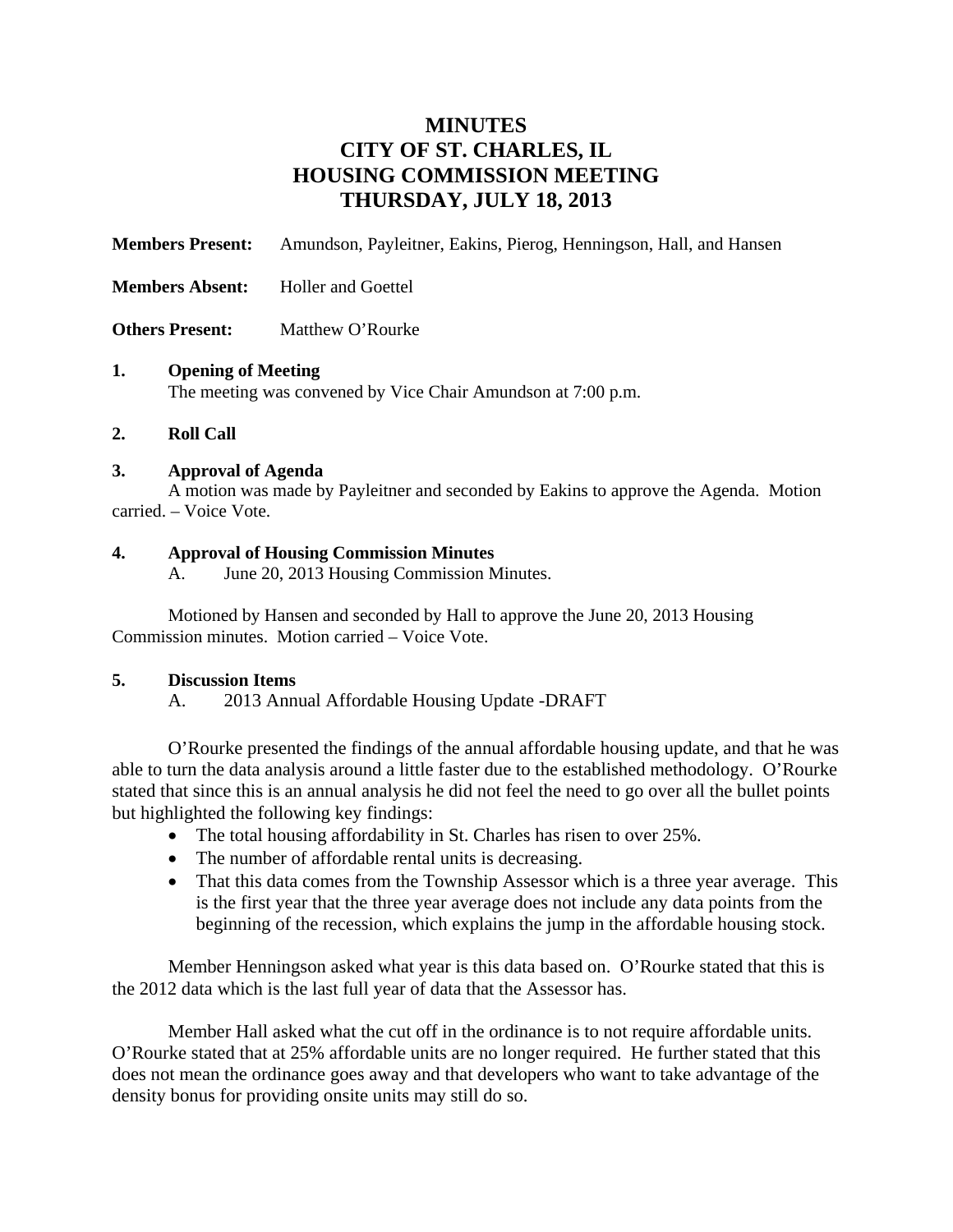St. Charles Housing Commission July 18, 2013 Page 2

Member Hansen stated that as he looked at the data he also noticed that vacancy is increasing. O'Rourke stated that vacancy rates are not something he tracks, but that the numbers of single-family rental properties are increasing. Member Hall stated that in his price range the sales and prices are increasing and that he could see the affordability percentage decreasing rapidly as well. O'Rourke stated that the report does show that the average sale price of homes is increasing.

O'Rourke stated that he is not able to discern any real trend in the data since it is changing every year. O'Rourke stated his bigger concern is the increase in rental unit rates and this is coupled with a decrease in the rents determined by IHDA that are considered affordable. O'Rourke stated that he didn't count some rental units as affordable that he has in years past because they are now too close to the IHDA rental rate.

Member Eakins stated that her organization is going through a similar issue regarding these drops fair market rents from HUD as well.

Member Amundson asked for clarification regarding the increase in median income and the change in data providers. O'Rourke stated that the vendor was changed in the last year and that this is their number. He stated that they might use different base numbers or methodologies to produce their estimate so he is not able to confirm how the difference is created. O'Rourke stated that's why this change was specifically called out in the report.

O'Rourke stated that one encouraging sign is the number of home sales in the last year. He stated that in 2010 there were approximately 40 total sales and that this has increased to approximately 100 in 2012,

O'Rourke stated that his biggest concern are those families that fall in between 80% of AMI and 60% of AMI and where they will be able to find housing.

Member Henningson asked if short sales limit a person's ability to purchase a home for two years. Member Hansen stated that it is not that bad, but it absolutely affects your credit score and ability to obtain a future loan for about 2 years. Hansen stated that this is policy by Freddie Mac and Fannie May.

O'Rourke stated that the Commission should keep in mind that this is one data point. He also stated that the Commission will have the CMAP study to analyze and this will give direction as to where efforts should be focused. Member Hansen stated that there still is the Housing Trust Fund as well. O'Rourke stated that this is exactly right, and that once we have a better target for housing in mind through that study, there will be plenty of work to do.

Member Henningson asked when Staff was planning on presenting this information to the Planning & Development Committee. O'Rourke stated that the plan is for the September meeting.